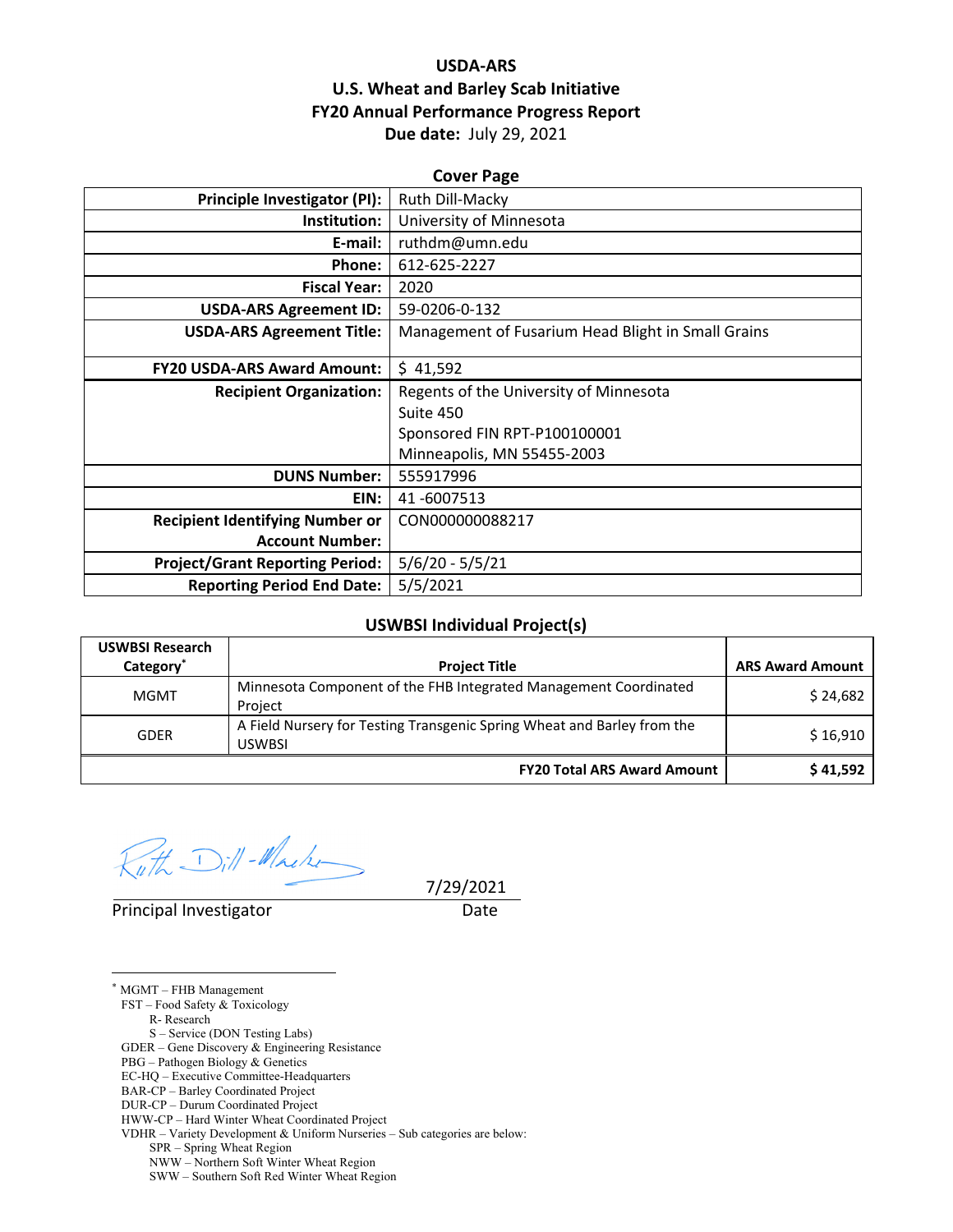**Project 1:** *Minnesota Component of the FHB Integrated Management Coordinated Project*

## **1. What are the major goals and objectives of the research project?**

Demethylation inhibitor (DMI) fungicides such as prothioconazole, metconazole, and tebuconazole have proven to be the most effective for Fusarium head blight (FHB) and deoxynivalenol (DON) management. When applied at or up to 6 days after anthesis to moderately resistant cultivars, these fungicides provide more than 70% reduction of both FHB index and DON, relative to an untreated, susceptible check. Preliminary results from trials conducted over the past few years showed that Miravis Ace® (adepidyn; pydiflumetofen), a new succinate dehydrogenase inhibitor fungicide, has comparable efficacy against FHB and DON to the DMI fungicides Prosaro® and Caramba® when applied at anthesis (Feekes 10.5.1) or at 50% head emergence (Feekes 10.3). This project represented the Minnesota participation in two experiments proposed in the overall MGMT‐CP, an integrated management trial (IM) and a uniform fungicide trial (UFT). In combination these trials have contributed to the overall effort to test Miravis Ace across grain market classes and growing conditions.

**2. What was accomplished under these goals or objectives?** *(For each major goal/objective, address these three items below.)*

#### **a) What were the major activities?**

We participated annually in the two nationally coordinated experiments in the MGMT‐ CP, the integrated management (IM) and a uniform fungicide (UF) trials in 2020. In combination the data from these trials will contribute to the overall effort to test Miravis Ace across grain market classes and growing conditions. Experiments were established at two locations (St Paul and Crookston) for hard red spring wheat in 2020. The experiments were completed following the experimental design as established by the coordinating group.

#### **b) What were the significant results?**

In 2020 we generated significant levels of FHB and obtained data from the two locations where the experiments were established. The toxin data for these trials was obtained in March 2021 and the data has been compiled ready for submission to the project coordinator.

## **c) List key outcomes or other achievements.**

Results of these experiments will be used to advance the development of best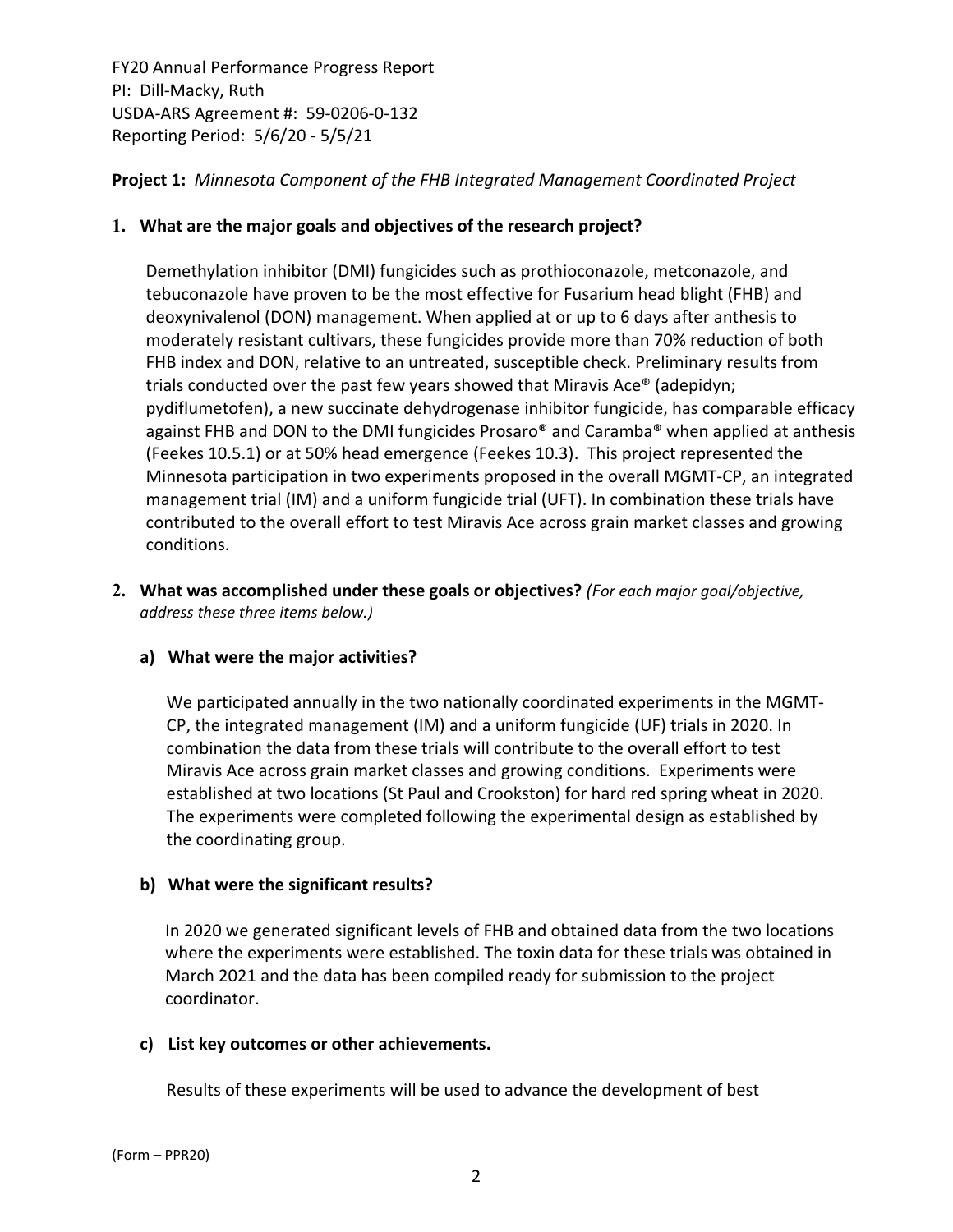management practices for FHB and DON.

**3. Was this research impacted by the COVID‐19 pandemic (i.e. university shutdowns and/or restrictions, reduced or lack of support personnel, etc.)? If yes, please explain how this research was impacted or is continuing to be impacted.**

All field trials planned for 2020, were completed as planned although the post‐harvest activities, including the DON testing were delayed following the closure of campus in response to the pandemic. Activities taking place inside the buildings were limited by staffing, we had no summer interns to help with field work in 2020 and I was training a new field technician who started the day the campus closed. All samples for DON analyses in 2020 were submitted later than normal and the data were returned from the UMN mycotoxin testing lab in some months later than normal. The data analyzes for both seasons were therefore delayed until after the subsequent years fieldwork was completed.

In 2021 we were able to hire a regular number of summer interns to help with field work so we do expect our schedule of activities to return normal schedule by the end of 2021, though it may take us some months to catch up on the backlog.

#### **4. What opportunities for training and professional development has the project provided?**

Undergraduate researchers utilized this project to gain experience in field‐based research techniques.

#### **5. How have the results been disseminated to communities of interest?**

The data collected from these trials, along with trials conducted by other colleagues as part of the integrated management coordinated project funded by the USWBSI, will ultimately be used in a meta‐analysis that will be published in peer‐reviewed scientific journals. The outcome of this large collaborative research effort will ultimately provide information of the efficacy of fungicide treatments for FHB that would not be obtainable by any individual scientist.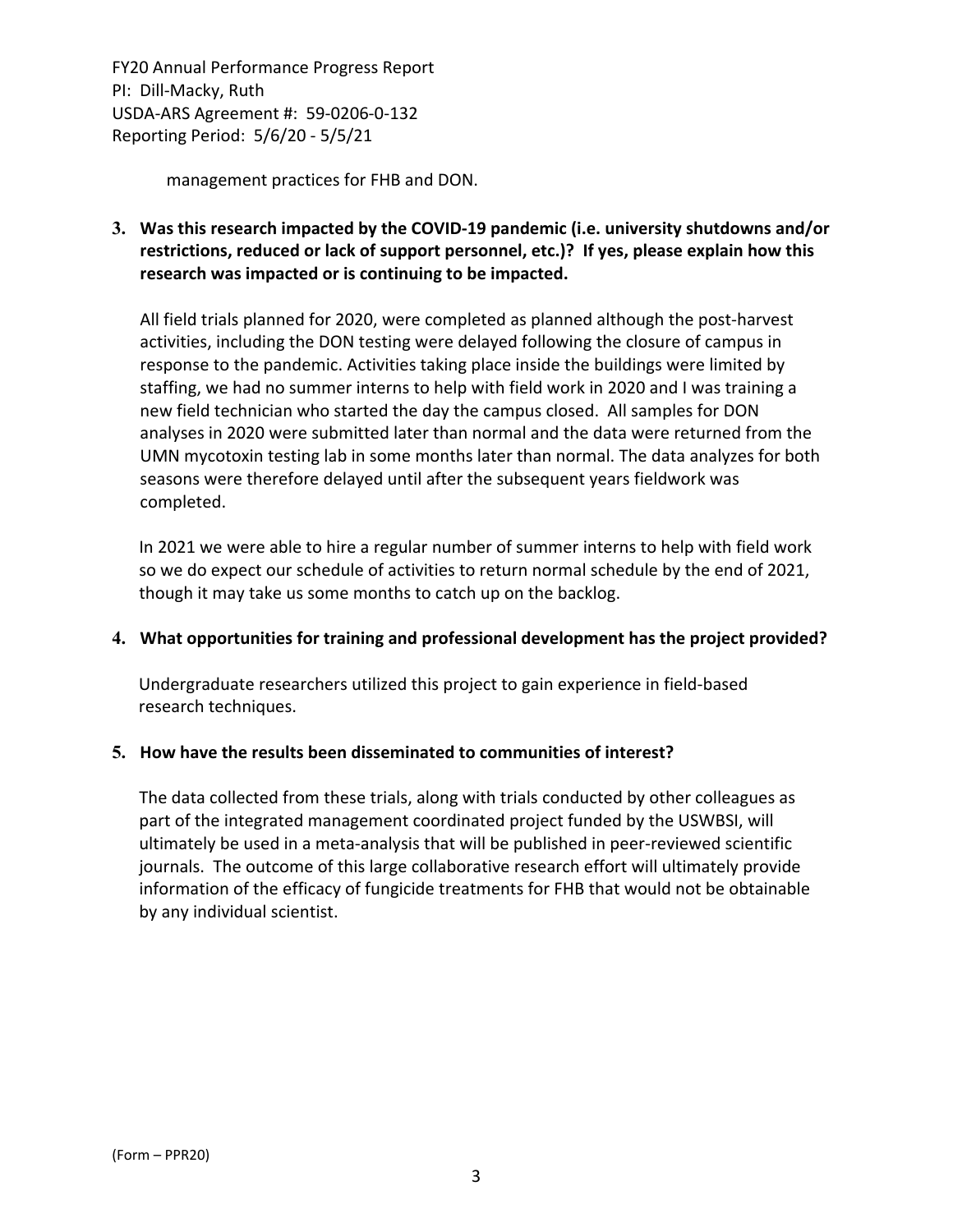**Project 2:** *A Field Nursery for Testing Transgenic Spring Wheat and Barley from the USWBSI*

## **1. What are the major goals and objectives of the research project?**

This project had the objective of establishing an annual nursery to provide a central field‐ testing site for transgenic spring wheat and barley lines developed by researchers in the USWBSI.

**2. What was accomplished under these goals or objectives?** *(For each major goal/objective, address these three items below.)*

#### **a) What were the major activities?**

In 2020 and 2021 no nurseries were conducted as no entries were received. Monitoring for volunteers, as required to be in compliance with 2019 APHIS permits was conducted as necessary throughout the 2020 field season and has commenced for the 2021 field season.

#### **b) What were the significant results?**

No data were collected but we completed the required monitoring, conducted that the site at least every 21 days for the entire growing season (thaw to hard freeze) for volunteers and remained in compliance with the APHIS permits.

#### **c) List key outcomes or other achievements.**

In 2020 we met all APHIS permit requirements.

## **3. Was this research impacted by the COVID‐19 pandemic (i.e. university shutdowns and/or restrictions, reduced or lack of support personnel, etc.)? If yes, please explain how this research was impacted or is continuing to be impacted.**

No. All work in this project was completed as planned.

#### **4. What opportunities for training and professional development has the project provided?**

None. Given the nature of the project, only personnel with considerable experience in running transgenic nurseries and with APHIS and IBC authorization are allowed on the trial site.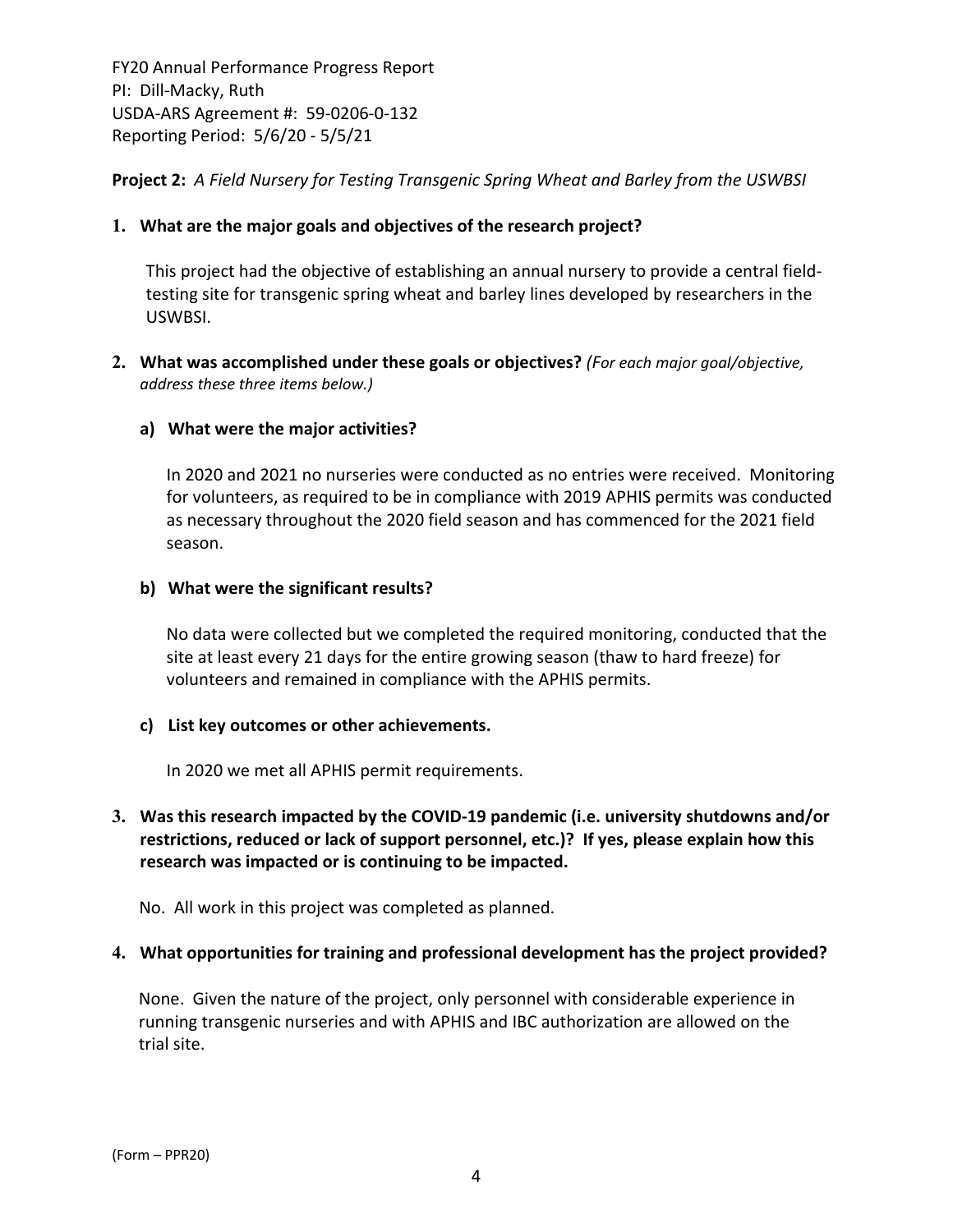## **5. How have the results been disseminated to communities of interest?**

The USWBSI‐funded PIs with wheat and barley entries in the nursery have been provided their data and copied on all communications with APHIS regarding post harvest site monitoring as necessary to meet permit obligations.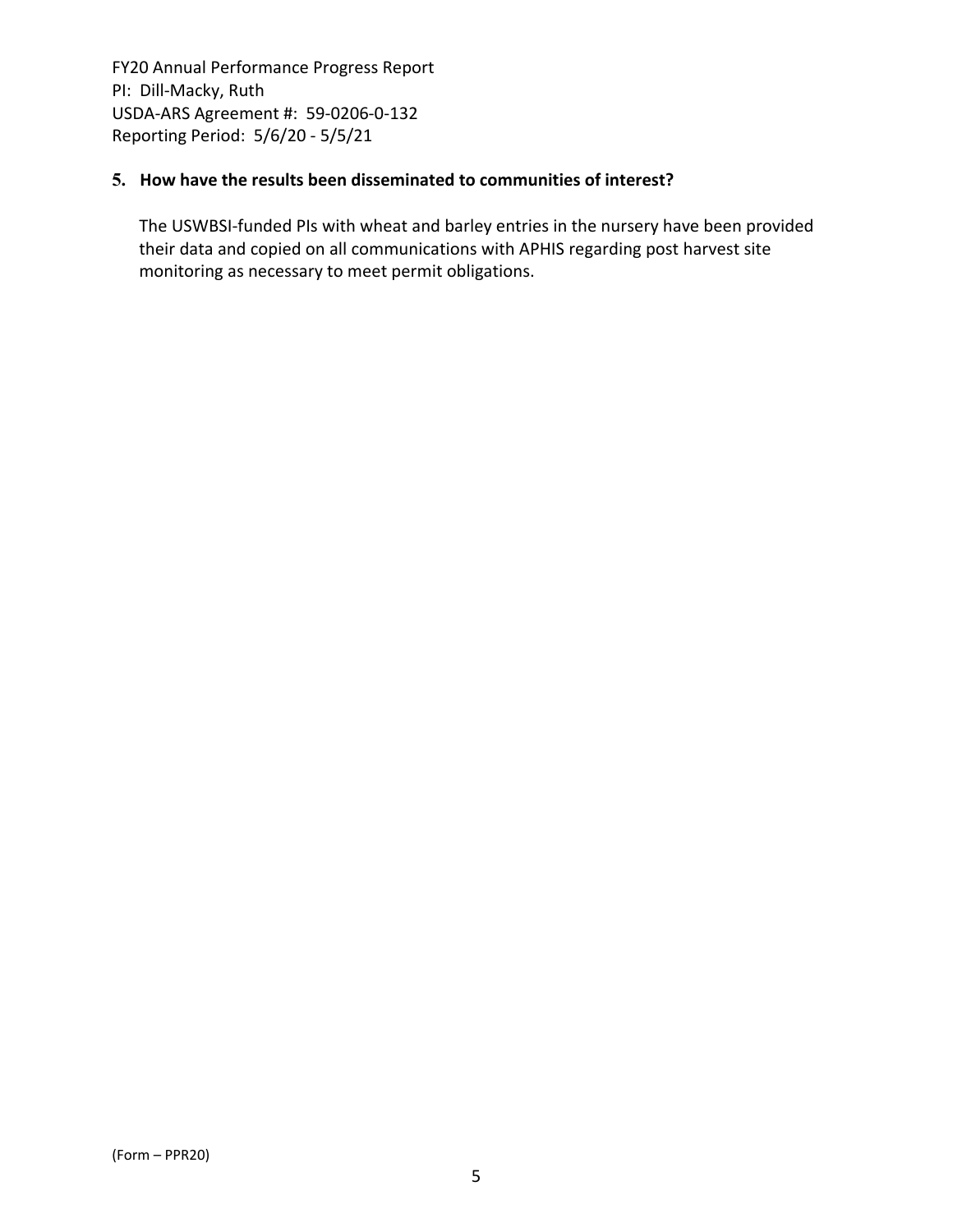# **Training of Next Generation Scientists**

**Instructions:** Please answer the following questions as it pertains to the FY20 award period (5/6/20 ‐ 5/5/21). The term "support" below includes any level of benefit to the student, ranging from full stipend plus tuition to the situation where the student's stipend was paid from other funds, but who learned how to rate scab in a misted nursery paid for by the USWBSI, and anything in between.

- **1. Did any graduate students in your research program supported by funding from your USWBSI grant earn their MS degree during the FY20 award period?** ☐Yes ☒No **If yes, how many?** n/a
- **2. Did any graduate students in your research program supported by funding from your USWBSI grant earn their Ph.D. degree during the FY20 award period?**

☐Yes ☒No **If yes, how many?** n/a

- **3. Have any post docs who worked for you during the FY20 award period and were supported by funding from your USWBSI grant taken faculty positions with universities?** ☐Yes ☒No **If yes, how many?** n/a
- **4. Have any post docs who worked for you during the FY20 award period and were supported by funding from your USWBSI grant gone on to take positions with private ag‐ related companies or federal agencies?**

☐Yes ☒No **If yes, how many?** n/a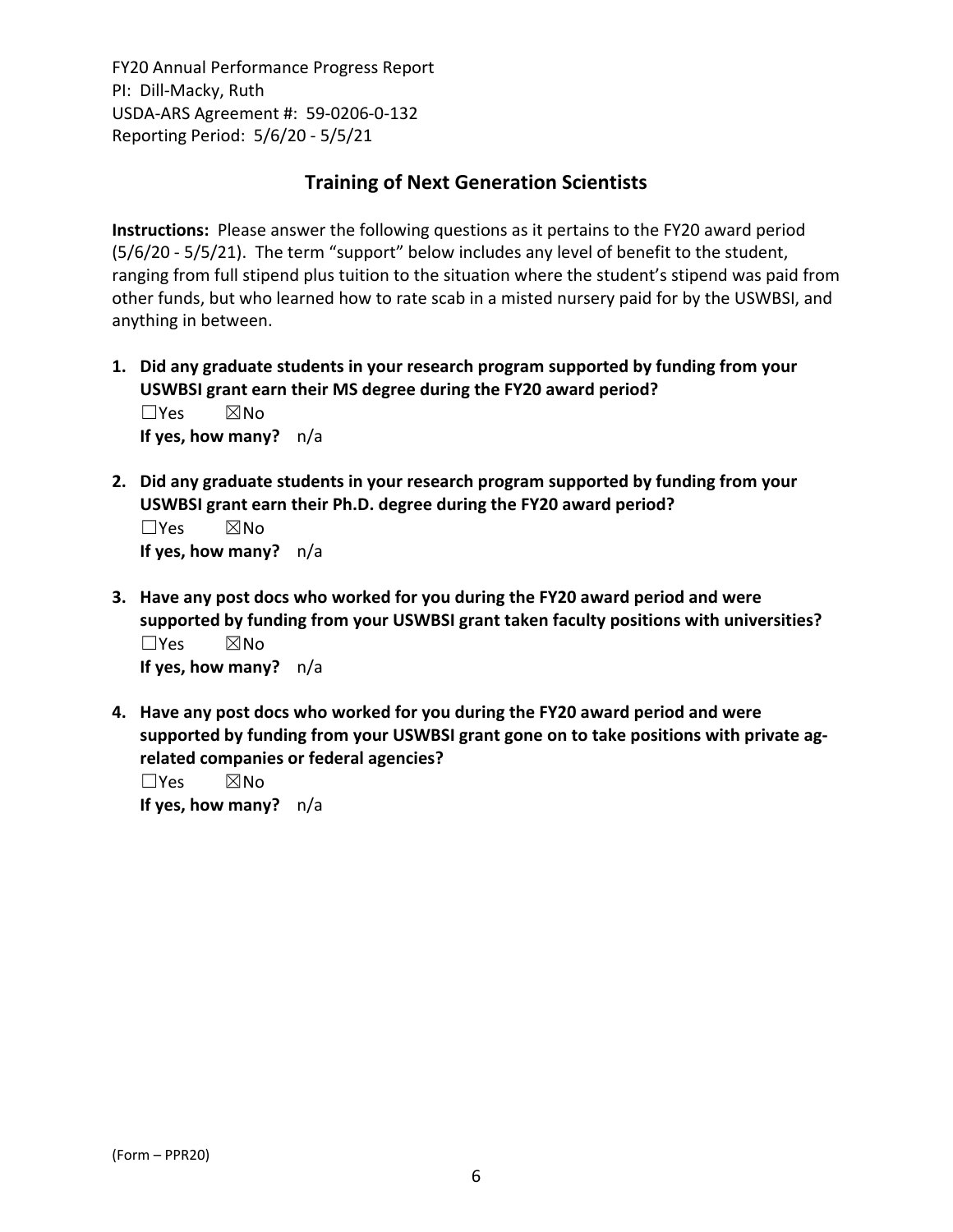# **Release of Germplasm/Cultivars**

**Instructions:** In the table below, list all germplasm and/or cultivars released with full or partial support through the USWBSI during the FY20 award period (5/6/20 - 5/5/21). All columns must be completed for each listed germplasm/cultivar. Use the key below the table for Grain Class abbreviations. 

| <b>Name of Germplasm/Cultivar</b> | <b>Grain Class</b>    | <b>FHB Resistance</b>                                  | <b>FHB</b><br><b>Rating</b><br>$(0-9)$ | Year<br><b>Released</b> |
|-----------------------------------|-----------------------|--------------------------------------------------------|----------------------------------------|-------------------------|
| Not applicable to this project.   | Select Grain<br>Class | Select what represents<br>your most resistant<br>check | Enter as<br>text 0-9<br>rating         | Select Year             |
| Click here to enter text.         | Select Grain<br>Class | Select what represents<br>your most resistant<br>check | Enter as<br>text 0-9<br>rating         | Select Year             |
| Click here to enter text.         | Select Grain<br>Class | Select what represents<br>your most resistant<br>check | Enter as<br>text 0-9<br>rating         | Select Year             |
| Click here to enter text.         | Select Grain<br>Class | Select what represents<br>your most resistant<br>check | Enter as<br>text 0-9<br>rating         | Select Year             |
| Click here to enter text.         | Select Grain<br>Class | Select what represents<br>your most resistant<br>check | Enter as<br>text 0-9<br>rating         | Select Year             |
| Click here to enter text.         | Select Grain<br>Class | Select what represents<br>your most resistant<br>check | Enter as<br>text 0-9<br>rating         | Select Year             |
| Click here to enter text.         | Select Grain<br>Class | Select what represents<br>your most resistant<br>check | Enter as<br>text 0-9<br>rating         | Select Year             |
| Click here to enter text.         | Select Grain<br>Class | Select what represents<br>vour most resistant<br>check | Enter as<br>text 0-9<br>rating         | Select Year             |
| Click here to enter text.         | Select Grain<br>Class | Select what represents<br>your most resistant<br>check | Enter as<br>text 0-9<br>rating         | Select Year             |
| Click here to enter text.         | Select Grain<br>Class | Select what represents<br>your most resistant<br>check | Enter as<br>text 0-9<br>rating         | Select Year             |
| Click here to enter text.         | Select Grain<br>Class | Select what represents<br>your most resistant<br>check | Enter as<br>text 0-9<br>rating         | Select Year             |
| Click here to enter text.         | Select Grain<br>Class | Select what represents<br>your most resistant<br>check | Enter as<br>text 0-9<br>rating         | Select Year             |
| Click here to enter text.         | Select Grain<br>Class | Select what represents<br>your most resistant<br>check | Enter as<br>text 0-9<br>rating         | Select Year             |
| Click here to enter text.         | Select Grain<br>Class | Select what represents<br>your most resistant<br>check | Enter as<br>text 0-9<br>rating         | Select Year             |

NOTE: Leave blank if you have nothing to report or if your grant did NOT include any VDHR-related projects.

**NOTE:** List the associated release notice or publication under the appropriate sub-section in the 'Publications' section of the FPR.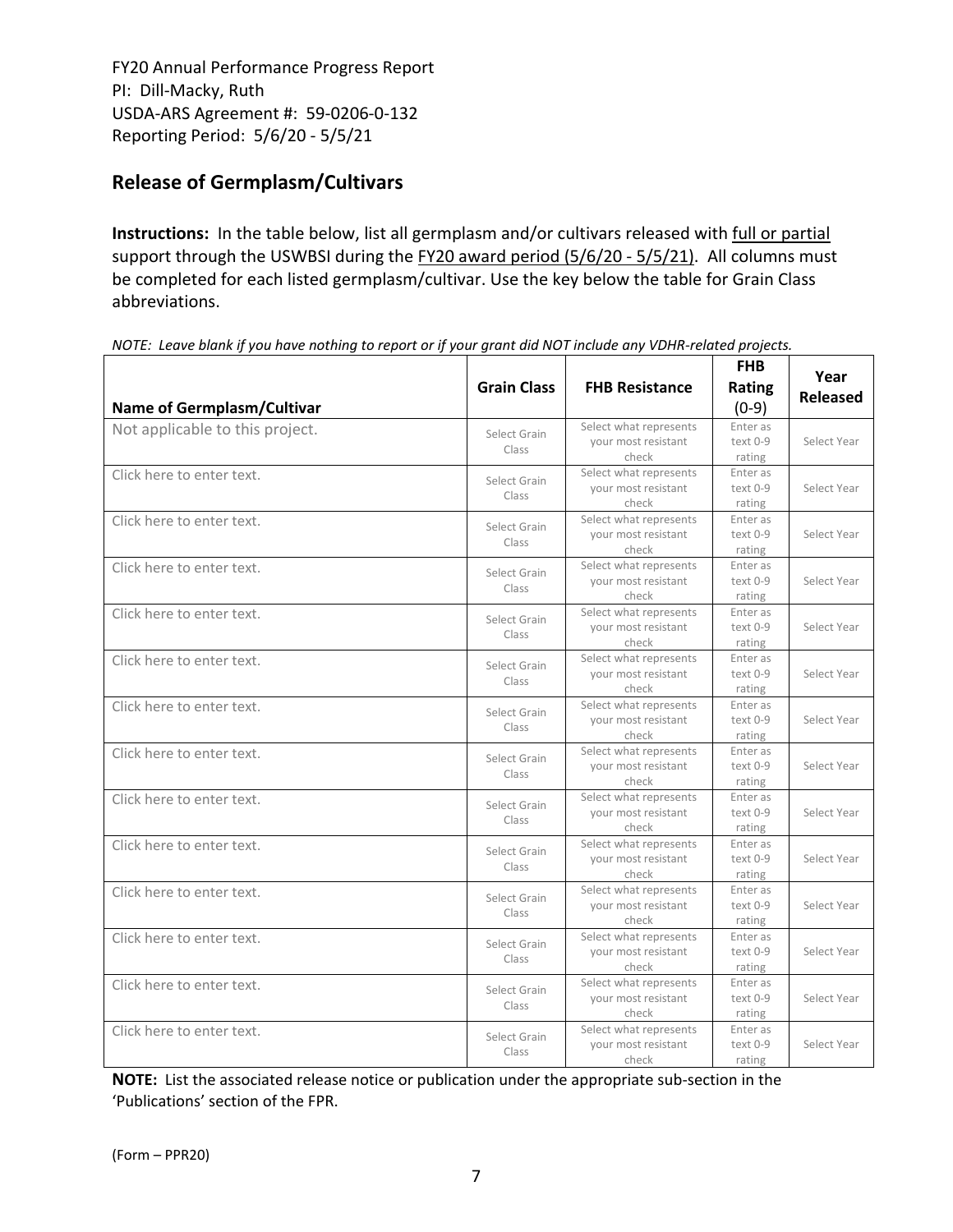# **Publications, Conference Papers, and Presentations**

**Instructions:** Refer to the PR\_Instructions for detailed more instructions for listing publications/presentations about your work that resulted from all of the projects included in the FY20 grant award. Only citations for publications published (submitted or accepted) or presentations presented during the **award period (5/6/20 ‐ 5/5/21**) should be included. If you did not publish/submit or present anything, state 'Nothing to Report' directly above the Journal publications section.

NOTE: Directly below each citation, you **must** indicate the Status (i.e. published, submitted, etc.) and whether acknowledgement of Federal support was indicated in the publication/ presentation. See example below for a poster presentation with an abstract:

Winn, Z.J., Acharya, R., Lyerly, J., Brown‐Guedira, G., Cowger, C., Griffey, C., Fitzgerald, J., Mason R.E., and Murphy, J.P. (2020, Dec 7‐11). Mapping of Fusarium Head Blight Resistance in NC13‐20076 Soft Red Winter Wheat (p. 12). In: Canty, S., Hoffstetter, A. and Dill‐Macky, R. (Eds.), *Proceedings of the 2020 National Fusarium Head Blight Forum*. https://scabusa.org/pdfs/NFHBF20\_Proceedings.pdf. Status: Abstract Published and Poster Presented Acknowledgement of Federal Support: YES (Abstract and Poster)

#### **Journal publications.**

McLaughlin, J.E., Darwish, N.I., Garcia‐Sanchez, J., Tyagi, N., Trick, H.N., McCormick, S., Dill‐ Macky, R., and Tumer, N.E. (2020). A lipid transfer protein has antifungal and antioxidant activity and suppresses Fusarium head blight disease and DON accumulation in transgenic wheat. *Phytopathology* (First Look 25 Aug 2020) Status: Published Acknowledgement of Federal Support: Yes

Kumar, J., Rai, K.M., Pirseyedi, S., Elias, E.M., Xu, S., Dill Macky, R., and Kianian, S.F. (2020). Epigenetic regulation of gene expression improves Fusarium head blight resistance in durum wheat. *Scientific Reports,* 10: 17610.

Status: Published Acknowledgement of Federal Support: Yes

#### **Books or other non‐periodical, one‐time publications.**

Nothing to Report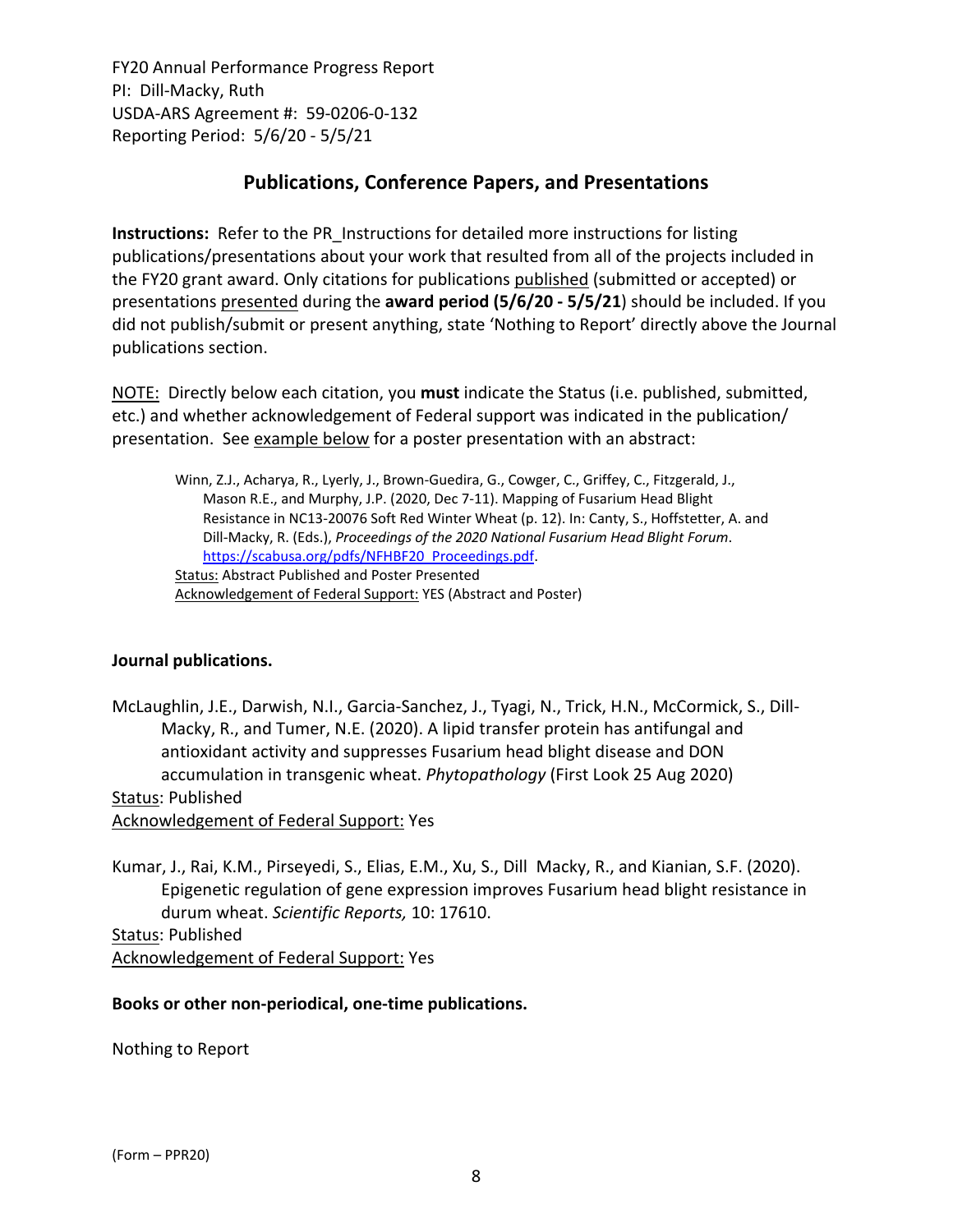## **Other publications, conference papers and presentations**.

Abdullah, S., Mndowla, E., Baldwin, S.A., Kress, E., Dill‐Macky, R., Sorrells, M.E., Gross, P., Brueggeman, R., Griffey, C., Fitzgerald, J., Marshall, J., Klos, K., and Baldwin, T. (2020, Dec. 7‐11). Fusarium head blight biomass in spring barley comparing 2018 to 2019 in U.S. nurseries (p. 3). In: Canty, S., Hoffstetter, A. and Dill‐Macky, R. (Eds.), *Proceedings of the 2020 National Fusarium Head Blight Forum*. https://scabusa.org/pdfs/NFHBF20\_Proceedings.pdf.

Status: Published

Acknowledgement of Federal Support: Yes

Baldwin, T., Gross, P., Horsley, R., Smith, K., Dill‐Macky, R., Tucker, J., Badea, A., Timmerman, M., Case, A., and Brueggeman, R. (2020, Dec. 7‐11). 2020 Hindsight on the North American barley evaluation nursery (NABSEN) (pp. 6‐7). In: Canty, S., Hoffstetter, A. and Dill‐Macky, R. (Eds.), *Proceedings of the 2020 National Fusarium Head Blight Forum*. https://scabusa.org/pdfs/NFHBF20\_Proceedings.pdf.

Status: Published

Acknowledgement of Federal Support: Yes

Luis, J.M., Ng, S.J., Bergstrom, G., Bissonnette, K., Bowen, K., Bradley, C., Byamukama, E., Chilvers, M., Collins, A., Cowger, C., Darby, H., DeWolf, E., Dill‐Macky, R., Esker, P., Friskop, A., Kleczewski, N., Koehler, A., Madden, L., Marshall, J., Mehl, H., Moraes, W., Nagelkirk, M., Rawat, N., Smith, D., Telenko, D., Wegulo, S., Young‐Kelly, H., and Paul, P.A. (2020, Dec. 7‐11). Fusarium head blight management coordinated project: Integrated management trials 2018‐2020 (pp. 38‐43). In: Canty, S., Hoffstetter, A. and Dill‐Macky, R. (Eds.), *Proceedings of the 2020 National Fusarium Head Blight Forum*. https://scabusa.org/pdfs/NFHBF20\_Proceedings.pdf.

Status: Published Acknowledgement of Federal Support: Yes

Luis, J.M., Ng, S.J., Bergstrom, G., Bissonnette, K., Bowen, K., Bradley, C., Byamukama, E., Chilvers, M., Collins, A., Cowger, C., Darby, H., DeWolf, E., Dill‐Macky, R., Esker, P., Friskop, A., Kleczewski, N., Koehler, A., Madden, L., Marshall, J., Mehl, H., Moraes, W., Nagelkirk, M., Rawat, N., Smith, D., Telenko, D., Wegulo, S., Young‐Kelly, H., and Paul, P.A. (2020, Dec. 7‐11). Fusarium head blight management coordinated project: Uniform fungicide trials 2018‐2020 (pp. 44‐48). In: Canty, S., Hoffstetter, A. and Dill‐ Macky, R. (Eds.), *Proceedings of the 2020 National Fusarium Head Blight Forum*. https://scabusa.org/pdfs/NFHBF20\_Proceedings.pdf.

Status: Published Acknowledgement of Federal Support: Yes